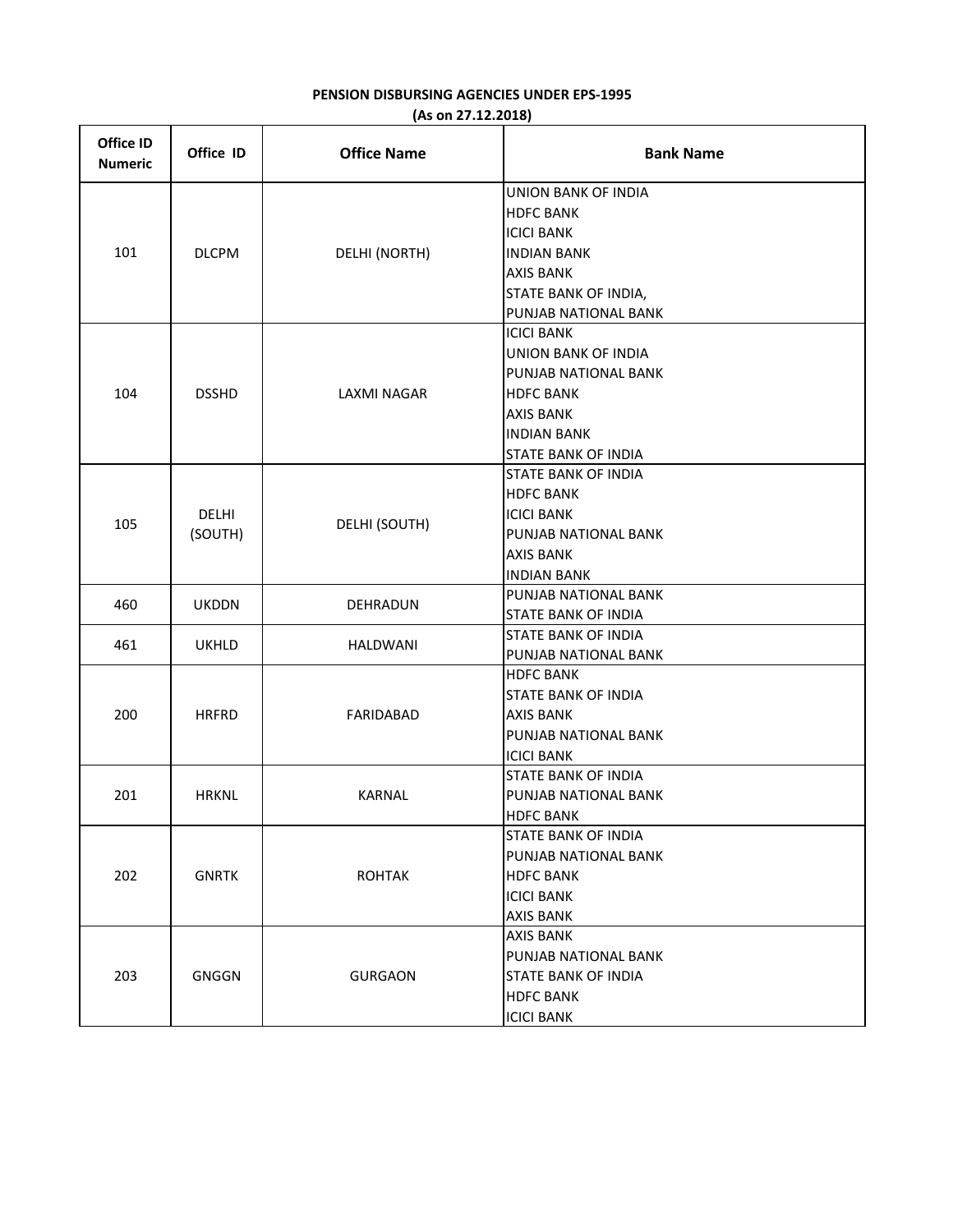| 400 | <b>RJRAJ</b> | <b>JAIPUR</b>  | MARUDHAR GRAMIN BANK<br>BARODA RAJ. KSH. GRAMIN BANK<br>AXIS BANK<br><b>STATE BANK OF INDIA</b>                      |
|-----|--------------|----------------|----------------------------------------------------------------------------------------------------------------------|
|     |              |                | <b>ICICI BANK</b><br>PUNJAB NATIONAL BANK<br>HDFC BANK (RAJASTHAN)<br><b>BANK OF BARODA</b>                          |
| 401 | <b>RJJOD</b> | <b>JODHPUR</b> | <b>STATE BANK OF INDIA</b><br>HDFC BANK<br>PUNJAB NATIONAL BANK<br>MARUDHARA GRAMIN BANK                             |
| 402 | <b>RJKOT</b> | <b>KOTA</b>    | PUNJAB NATIONAL BANK<br>STATE BANK OF BIKANER AND JAIPUR<br><b>HDFC BANK</b>                                         |
| 403 | <b>RJUDR</b> | <b>UDAIPUR</b> | <b>STATE BANK OF INIDA</b><br>PUNJAB NATIONAL BANK<br><b>HDFC BANK</b><br><b>BANK OF BARODA</b><br><b>ICICI BANK</b> |
| 220 | <b>HPSML</b> | SHIMLA         | PUNJAB NATIONAL BANK<br><b>AXIS BANK</b><br><b>STATE BANK OF INDIA</b>                                               |
| 380 | <b>PBCHD</b> | CHANDIGARH     | AXIS BANK<br>STATE BANK OF INDIA<br>PUNJAB NATIONAL BANK<br>ICICI BANK<br><b>HDFC BANK</b>                           |
| 381 | <b>LDASR</b> | AMRITSAR       | PUNJAB NATIONAL BANK<br><b>ICICI BANK</b><br><b>STATE BANK OF INDIA</b><br><b>AXIS BANK</b><br><b>HDFC BANK</b>      |
| 382 | PBBTI        | BHATINDA       | <b>HDFC BANK</b><br>STATE BANK OF INDIA<br><b>ICICI BANK</b><br>PUNJAB NATIONAL BANK<br><b>AXIS BANK</b>             |
| 383 | <b>LDLDH</b> | LUDHIANA       | <b>STATE BANK OF INDIA</b><br>AXIS BANK<br><b>HDFC BANK</b><br>PUNJAB NATIONAL BANK                                  |
| 384 | LDJAL        | JALANDHAR      | <b>STATE BANK OF INDIA</b><br>PUNJAB NATIONAL BANK<br><b>AXIS BANK</b><br><b>HDFC BANK</b>                           |
| 140 | <b>BRPAT</b> | <b>PATNA</b>   | <b>BANK OF INDIA</b><br><b>STATE BANK OF INDIA</b><br><b>HDFC BANK</b><br>PUNJAB NATIONAL BANK                       |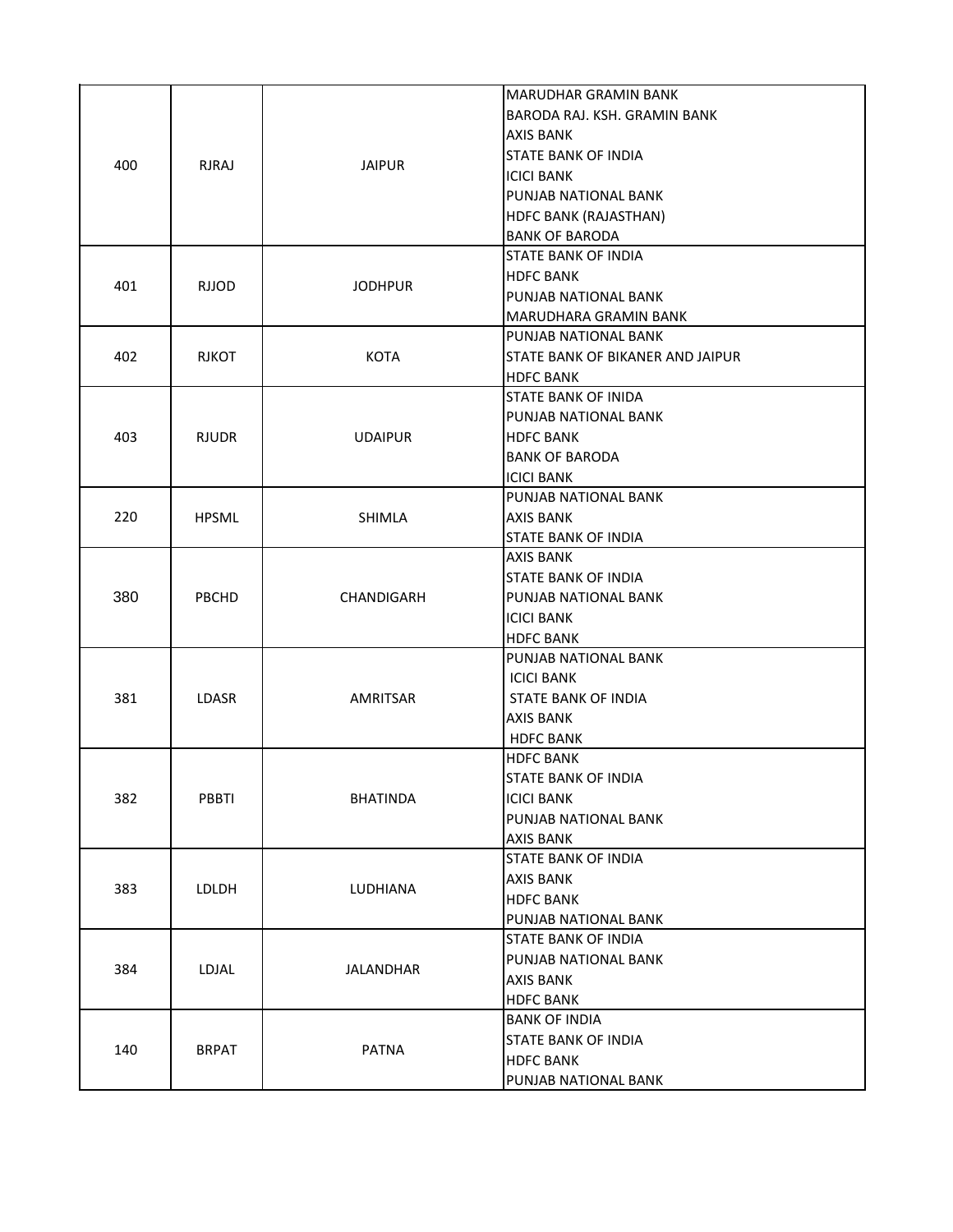|     |              |                  | <b>BANK OF INDIA</b>          |
|-----|--------------|------------------|-------------------------------|
| 141 | BRBHA        | BHAGALPUR        | <b>STATE BANK OF INDIA</b>    |
|     |              |                  | PUNJAB NATIONAL BANK          |
|     |              |                  | PUNJAB NATIONAL BANK          |
| 142 | <b>BRMUZ</b> | MUZAFFARPUR      | <b>BANK OF INDIA</b>          |
|     |              |                  | <b>STATE BANK</b>             |
|     |              |                  | <b>STATE BANK OF INDIA</b>    |
| 430 | <b>UPKNP</b> | <b>KANPUR</b>    | PUNJAB NATIONAL BANK          |
|     |              |                  | <b>STATE BANK OF INDIA</b>    |
| 431 | <b>MRAGR</b> | AGRA             | PUNJAB NATIONAL BANK          |
|     |              |                  | PUNJAB NATIONAL BANK          |
| 432 | <b>UPBLY</b> | <b>BAREILLY</b>  | <b>STATE BANK OF INDIA</b>    |
|     |              |                  | PUNJAB NATIONAL BANK          |
|     |              |                  | PUNJAB NATIONAL BANK-I        |
| 433 | <b>UPGKP</b> | <b>GORAKHPUR</b> | <b>STATE BANK OF INDIA</b>    |
|     |              |                  | <b>STATE BANK OF INDIA -I</b> |
|     |              |                  | PURVANCHAL BANK               |
|     |              |                  | <b>STATE BANK OF INDIA</b>    |
| 434 | <b>UPLKO</b> | <b>LUCKNOW</b>   | <b>HDFC BANK</b>              |
|     |              |                  | PUNJAB NATIONAL BANK          |
|     |              |                  | PUNJAB NATIONAL BANK          |
| 435 | <b>MRMRT</b> | <b>MEERUT</b>    | <b>STATE BANK OF INDIA</b>    |
|     | <b>UPVNS</b> | VARANASI         | <b>BANK OF BARODA</b>         |
|     |              |                  | <b>STATE BANK OF INDIA</b>    |
| 436 |              |                  | PUNJAB NATIONAL BANK          |
|     |              |                  | <b>ICICI BANK</b>             |
|     |              |                  | <b>HDFC BANK</b>              |
|     |              |                  | <b>HDFC BANK</b>              |
|     |              |                  | PUNJAB NATIONAL BANK          |
| 437 | <b>UPNOI</b> | <b>NOIDA</b>     | AXIS BANK                     |
|     |              |                  | <b>STATE BANK OF INDIA</b>    |
|     | <b>UPALD</b> | ALLAHABAD        | <b>HDFC BANK</b>              |
|     |              |                  | <b>STATE BANK OF INDIA</b>    |
| 482 |              |                  | <b>ICICI BANK</b>             |
|     |              |                  | PUNJAB NATIONAL BANK          |
|     |              |                  | <b>STATE BANK OF INDIA</b>    |
|     | <b>APHYD</b> |                  | AXIS BANK                     |
|     |              |                  | UNION BANK OF INDIA           |
| 120 |              | HYDERABAD        | <b>ANDHRA BANK</b>            |
|     |              |                  | <b>ICICI BANK</b>             |
|     |              |                  | <b>HDFC BANK</b>              |
|     |              |                  | ANDHRAPRAGATI GRAMEEN BANK    |
|     |              |                  | <b>STATE BANK OF INDIA</b>    |
| 121 |              |                  | <b>ICICI BANK</b>             |
|     | <b>GRCDP</b> | <b>KADAPA</b>    | <b>STATE BANK OF INDIA</b>    |
|     |              |                  | <b>ANDHRA BANK</b>            |
|     |              |                  | AXIS BANK                     |
|     |              |                  | <b>HDFC BANK</b>              |
|     |              |                  | AXIS BANK                     |
| 122 | <b>GRGNT</b> | <b>GUNTUR</b>    | <b>ANDHRA BANK</b>            |
|     |              |                  | <b>ICICI BANK</b>             |
|     |              |                  | <b>STATE BANK OF INDIA</b>    |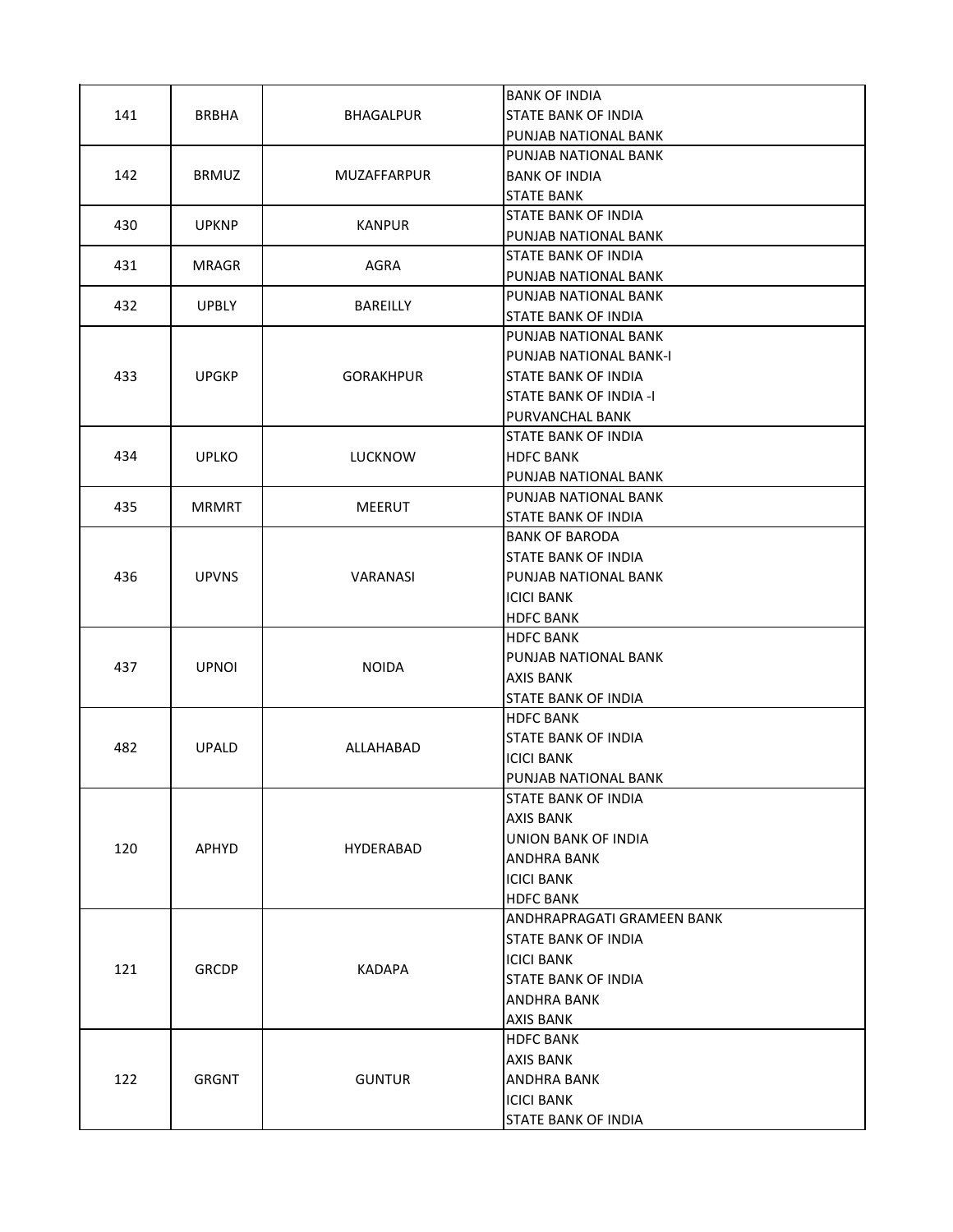| 123 | <b>NZNZB</b> | NIZAMABAD       | <b>UNION BANK OF INDIA</b><br><b>SYNDICATE BANK</b><br><b>AXIS BANK</b><br><b>ANDHRA BANK</b><br>TELANGANA GRAMEENA BANK<br>STATE BANK OF INDIA   |
|-----|--------------|-----------------|---------------------------------------------------------------------------------------------------------------------------------------------------|
| 124 | GRVSP        | VISHAKAPATNAM   | <b>STATE BANK OF INDIA</b><br><b>AXIS BANK</b><br><b>HDFC BANK</b><br><b>ANDHRA BANK</b><br><b>ICICI BANK</b><br><b>INDIAN BANK</b>               |
| 125 | NZWGL        | WARANGAL        | <b>ANDHRA BANK</b><br><b>STATE BANK OF INDIA</b>                                                                                                  |
| 126 | <b>GRRJY</b> | RAJAMUNDRY      | <b>ANDHRA BANK</b><br><b>HDFC BANK</b><br><b>INDIAN BANK</b><br><b>STATE BANK OF INDIA</b><br><b>AXIS BANK</b><br><b>ICICI BANK</b>               |
| 127 | <b>APPTC</b> | PATANCHERU      | <b>HDFC BANK</b><br><b>ANDHRA BANK</b><br><b>STATE BANK OF INDIA</b><br><b>AXIS BANK</b>                                                          |
| 128 | <b>APKKP</b> | KUKATPALLI      | <b>STATE BANK OF INDIA</b><br><b>AXIS BANK</b><br><b>ICICI BANK</b><br><b>ANDHRA BANK</b><br><b>HDFC BANK</b>                                     |
| 129 | <b>NZKRN</b> | KARIMNAGAR      | <b>SYNDICATE BANK</b><br><b>ANDHRA BANK</b><br>TELANGANA GRAMEEENA BANK<br><b>STATE BANK OF INDIA</b><br>UNION BANK OF INDIA<br><b>ICICI BANK</b> |
| 130 | APSID        | <b>SIDDIPET</b> | STATE BANK OF INDIA<br><b>AXIS BANK</b><br><b>ANDHRA BANK</b><br><b>HDFC</b><br><b>ICICI BANK</b>                                                 |
| 360 | <b>ORBBS</b> | BHUBANESWAR     | <b>STATE BANK OF INDIA</b><br><b>BANK OF INDIA</b><br><b>ICICI BANK</b><br><b>AXIS BANK</b><br><b>UCO BANK</b><br><b>HDFC BANK</b>                |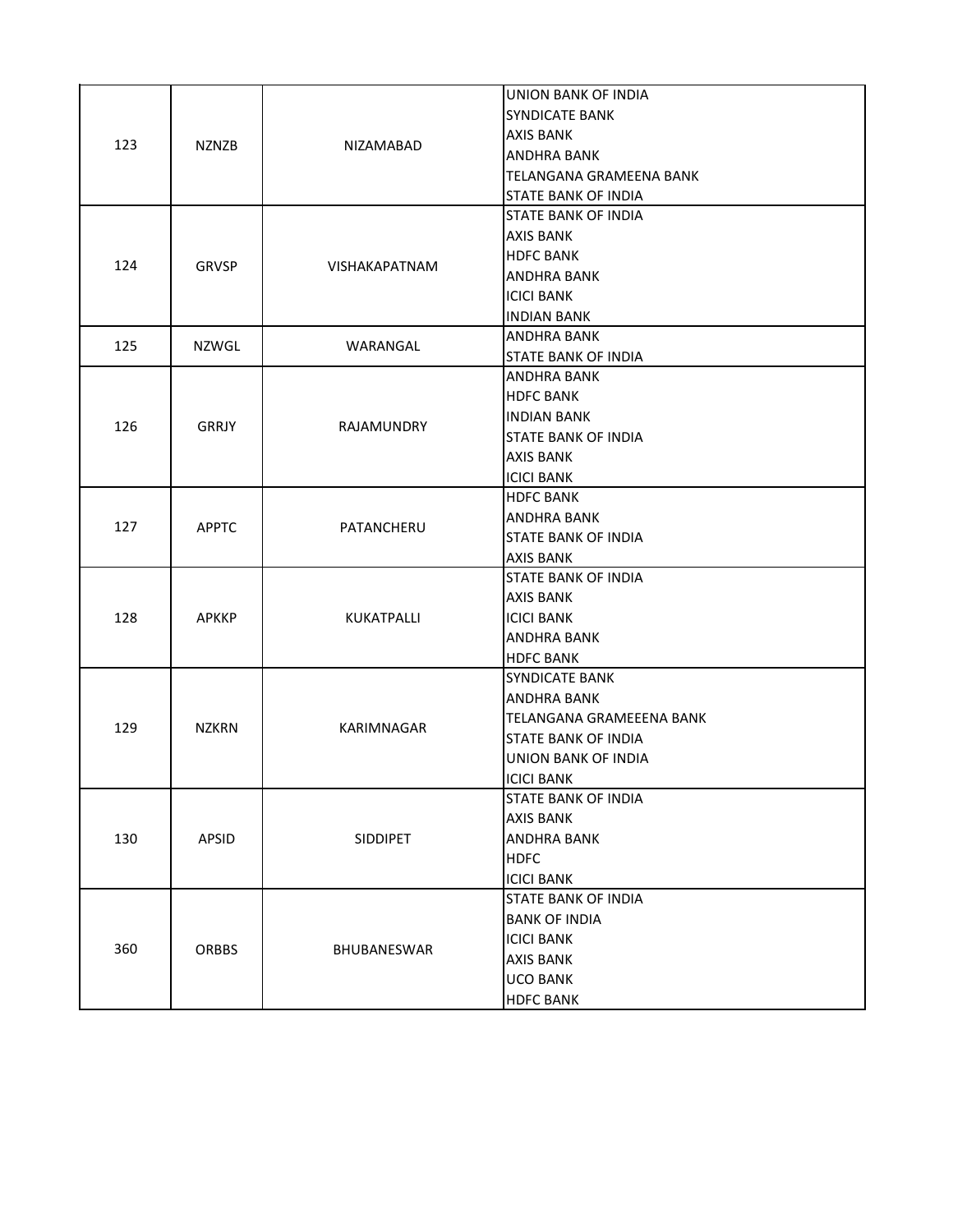| 361 | ORRKL        | ROURKELA         | <b>HDFC BANK</b><br><b>UCO BANK</b><br><b>STATE BANK OF INDIA</b><br><b>ICICI BANK</b><br><b>HDFC BANK</b><br><b>BANK OF INDIA</b><br><b>AXIS BANK</b>                                  |
|-----|--------------|------------------|-----------------------------------------------------------------------------------------------------------------------------------------------------------------------------------------|
| 362 | ORBAM        | <b>BERHAMPUR</b> | <b>AXIS BANK</b><br><b>BANK OF INDIA</b><br><b>STATE BANK OF INDIA</b><br><b>UCO BANK</b>                                                                                               |
| 363 | ORKJR        | <b>KEONJHAR</b>  | <b>STATE BANK OF INDIA</b><br><b>BANK OF INDIA</b>                                                                                                                                      |
| 170 | GAGOA        | GOA              | <b>STATE BANK OF INDIA</b><br><b>BANK OF INDIA</b><br><b>HDFC BANK</b>                                                                                                                  |
| 240 | <b>BGBNG</b> | BANGALORE        | <b>STATE BANK OF INDIA</b><br><b>CORPORATION BANK</b><br><b>HDFC BANK</b><br>AXIS BANK<br><b>CANARA BANK</b><br><b>SYNDICATE BANK</b><br><b>ICICI BANK</b><br><b>VIJAYA BANK</b>        |
| 241 | <b>GBGLB</b> | <b>GULBARGA</b>  | <b>ICICI BANK</b><br><b>STATE BANK OF INDIA</b><br><b>CANARA BANK</b><br><b>CORPORATION BANK</b><br><b>SYNDICATE BANK</b>                                                               |
| 242 | <b>GBHBL</b> | <b>HUBLI</b>     | <b>ICICI BANK</b><br><b>AXIS BANK</b><br><b>HDFC BANK</b><br><b>STATE BANK OF INDIA</b><br><b>CANARA BANK</b><br><b>CORPORATION BANK</b><br><b>SYNDICATE BANK</b>                       |
| 243 | KNMLR        | MANGALORE        | <b>VIJAYA BANK</b><br><b>CORPORATION BANK</b><br><b>AXIS BANK</b><br><b>CANARA BANK</b><br><b>SYNDICATE BANK</b><br>STATE BANK OF INDIA                                                 |
| 244 | <b>KNMYS</b> | <b>MYSORE</b>    | <b>SYNDICATE BANK</b><br><b>STATE BANK OF INDIA</b><br><b>HDFC BANK</b><br><b>AXIS BANK</b><br><b>ICICI BANK</b><br><b>VIJAYA BANK</b><br><b>CANARA BANK</b><br><b>CORPORATION BANK</b> |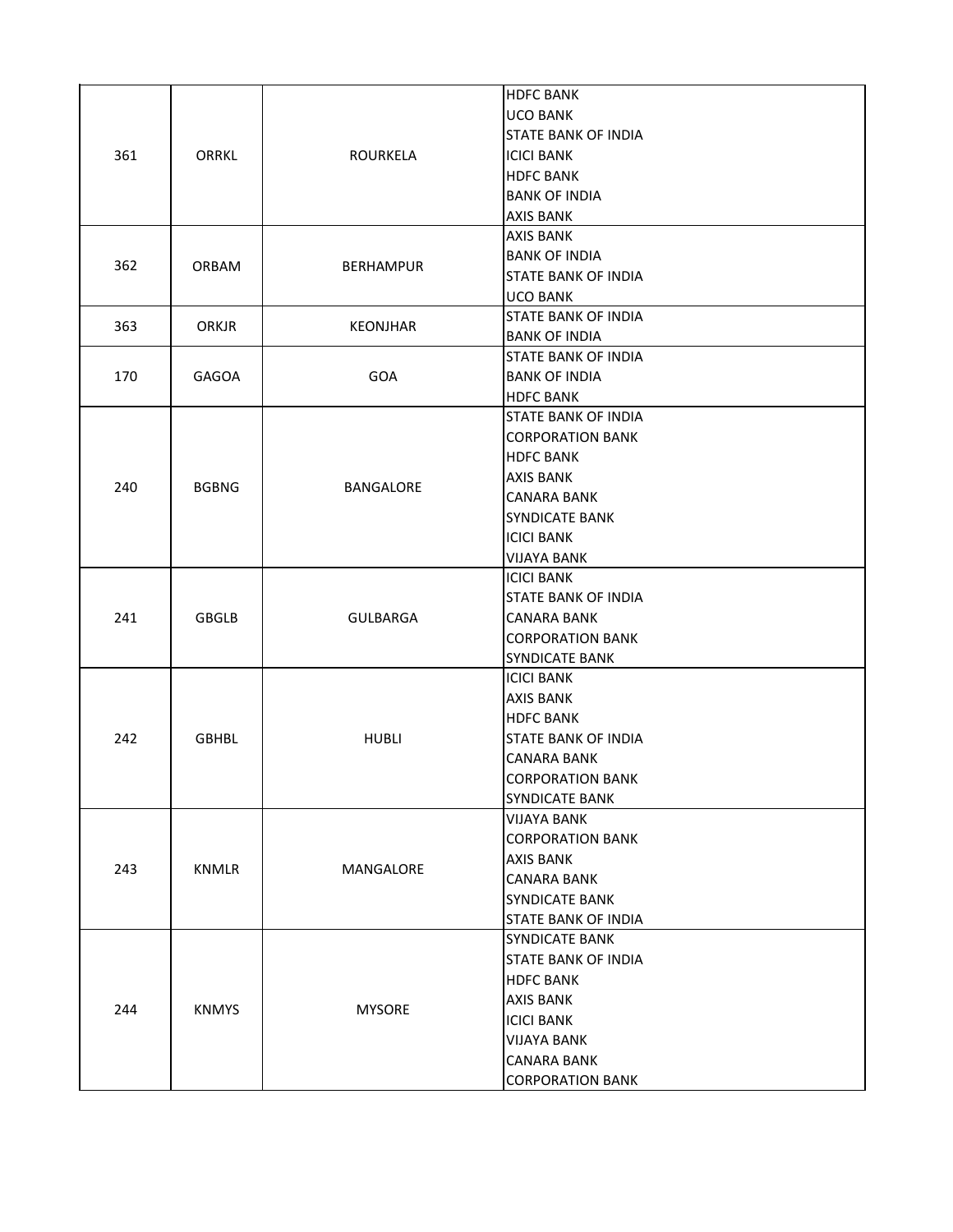|     |              |                               | <b>STATE BANK OF INDIA</b>     |
|-----|--------------|-------------------------------|--------------------------------|
| 245 |              |                               | <b>SYNDICATE BANK</b>          |
|     | <b>GBBLR</b> | BELLARY                       | <b>AXIS BANK</b>               |
|     |              |                               | <b>CANARA BANK</b>             |
|     |              |                               | <b>CORPORATION BANK</b>        |
|     |              |                               | <b>CANARA BANK</b>             |
|     |              |                               | <b>VIJAYA BANK</b>             |
| 246 | <b>KNCKR</b> | CHIKAMAGALUR                  | <b>CORPORATION BANK</b>        |
|     |              |                               | <b>SYNDICATE BANK</b>          |
|     |              |                               | <b>STATE BANK OF INDIA</b>     |
|     |              |                               | <b>SYNDICATE BANK</b>          |
|     |              |                               | <b>CANARA BANK</b>             |
|     |              |                               | <b>CORPORATION BANK</b>        |
| 247 | <b>PYPNY</b> | PEENYA                        | <b>STATE BANK OF INDIA</b>     |
|     |              |                               | <b>AXIS BANK</b>               |
|     |              |                               | <b>ICICI BANK</b>              |
|     |              |                               | <b>HDFC BANK</b>               |
|     |              |                               | <b>STATE BANK OF INDIA</b>     |
|     |              |                               | <b>CANARA BANK</b>             |
|     |              |                               | <b>SYNDICATE BANK</b>          |
|     |              | BOMMASANDRA                   | <b>ICICI BANK</b>              |
| 248 | PYBOM        |                               | <b>VIJAYA BANK</b>             |
|     |              |                               | <b>HDFC BANK</b>               |
|     |              |                               | <b>STATE BANK OF INDIA SBH</b> |
|     |              |                               | <b>AXIS BANK</b>               |
|     |              |                               | <b>CORPORATION BANK</b>        |
|     |              |                               | <b>VIJAYA BANK</b>             |
|     |              |                               | <b>SYNDICATE BANK</b>          |
|     |              |                               | <b>AXIS BANK</b>               |
| 249 | <b>PYKRP</b> | K R PURAM (WHITEFIELD)        | <b>ICICI BANK</b>              |
|     |              |                               | <b>STATE BANK OF INDIA</b>     |
|     |              |                               | <b>CORPORATION BANK</b>        |
|     |              |                               | <b>CANARA BANK</b>             |
|     |              |                               | <b>HDFC BANK</b>               |
|     |              |                               | <b>SYNDICATE BANK</b>          |
| 250 | <b>GBRCH</b> | <b>RAICHUR</b>                | <b>STATE BANK OF INDIA</b>     |
|     |              |                               | <b>CANARA BANK</b>             |
|     |              |                               | <b>CORPORATION BANK</b>        |
| 251 | <b>KNSHG</b> | SHIMOGA                       | <b>STATE BANK OF INDIA</b>     |
|     |              |                               | <b>SYNDICATE BANK</b>          |
|     |              |                               | <b>CANARA BANK</b>             |
|     |              |                               | <b>SYNDICATE BANK</b>          |
|     |              |                               | <b>VIJAYA BANK</b>             |
| 252 |              | <b>KNUDP</b><br><b>UDUPPI</b> | STATE BANK OF INDIA            |
|     |              |                               | <b>AXIS BANK</b>               |
|     |              |                               | <b>CANARA BANK</b>             |
|     |              |                               | <b>CORPORATION BANK</b>        |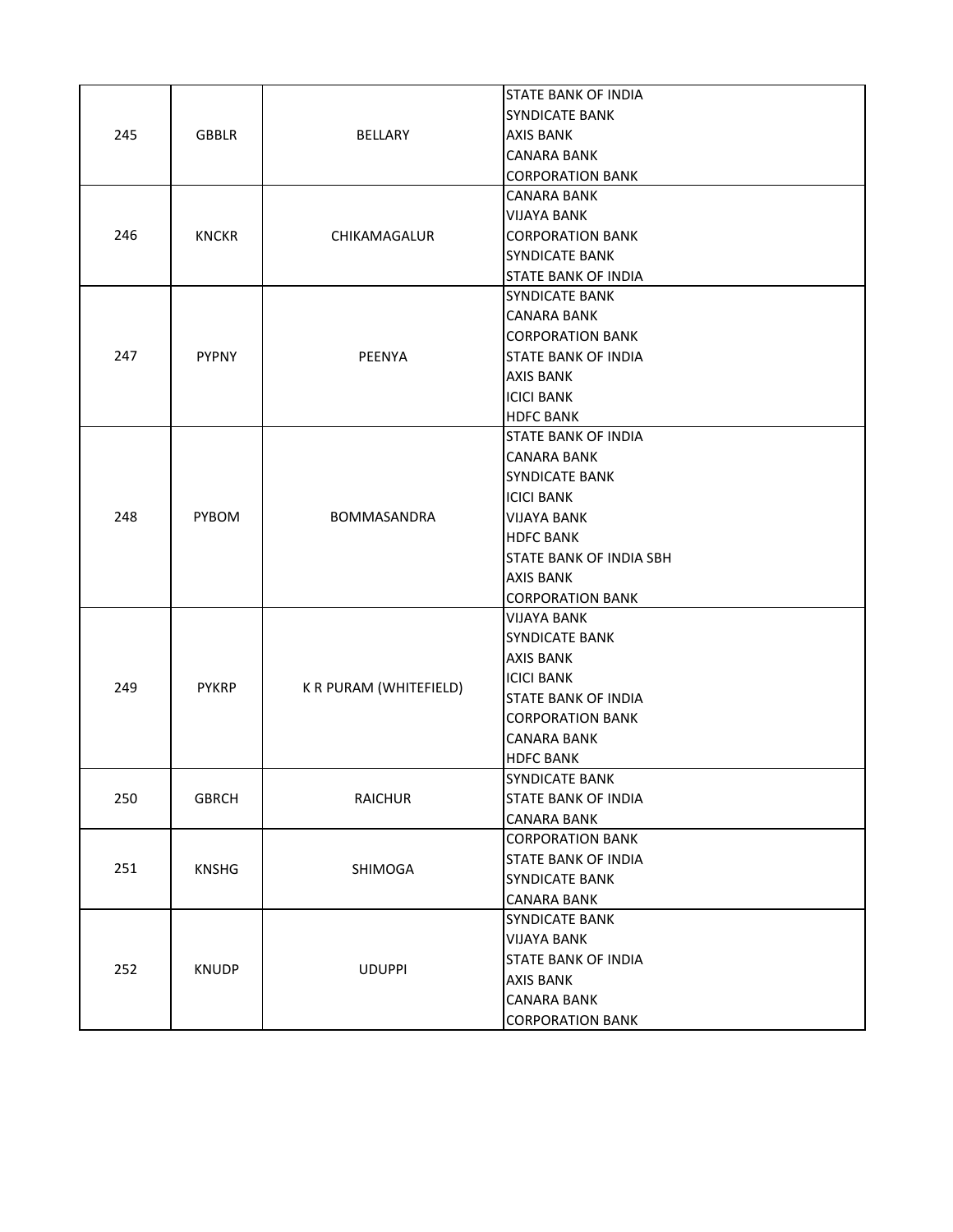|     |              |                                                             | <b>AXIS BANK</b>                |
|-----|--------------|-------------------------------------------------------------|---------------------------------|
|     |              |                                                             | <b>SYNDICATE BANK</b>           |
|     |              |                                                             |                                 |
|     |              |                                                             | <b>HDFC BANK</b>                |
| 483 | <b>BGMRD</b> | RAJARAJESHWARI NAGAR                                        | <b>CANARA BANK</b>              |
|     |              |                                                             | <b>STATE BANK OF INDIA</b>      |
|     |              |                                                             | <b>ICICI BANK</b>               |
|     |              |                                                             | VIJAYA BANK                     |
|     |              |                                                             | <b>CORPORATION BANK</b>         |
|     |              |                                                             | <b>STATE BANK OF INDIA</b>      |
|     |              |                                                             | <b>CORPORATION BANK</b>         |
|     |              |                                                             | <b>HDFC BANK</b>                |
| 515 |              | YELAHANKA                                                   | <b>AXIS BANK</b>                |
|     |              |                                                             | <b>CANARA BANK</b>              |
|     |              |                                                             | <b>SYNDICATE BANK</b>           |
|     |              |                                                             | <b>ICICI BANK</b>               |
|     |              |                                                             | <b>VIJAYA BANK</b>              |
|     |              |                                                             | <b>SYNDICATE BANK</b>           |
|     |              |                                                             | <b>CANARA BANK</b>              |
|     |              |                                                             | <b>CORPORATION BANK</b>         |
| 514 |              | <b>TUMKUR</b>                                               | <b>STATE BANK OF INDIA</b>      |
|     |              |                                                             | <b>AXIS BANK</b>                |
|     |              |                                                             | <b>ICICI BANK</b>               |
|     |              |                                                             | <b>HDFC BANK</b>                |
|     |              | THIRUVANANTHAPURAM(TRIVENDR STATE BANK OF TRAVANCORE<br>UM) | <b>STATE BANK OF INDIA</b>      |
|     |              |                                                             | <b>INDIAN OVERSEAS BANK</b>     |
|     |              |                                                             | <b>KERALA GRAMIN BANK</b>       |
|     |              |                                                             | <b>AXIS BANK</b>                |
|     |              |                                                             | <b>FEDERAL BANK</b>             |
| 270 | <b>KRTVM</b> |                                                             |                                 |
|     |              |                                                             | <b>HDFC BANK</b>                |
|     |              |                                                             | PUNJAB NATIONAL BANK            |
|     |              |                                                             | <b>ICICI BANK</b>               |
|     |              |                                                             | <b>CANARA BANK</b>              |
|     |              |                                                             | <b>INDIAN BANK</b>              |
|     |              |                                                             | SYNDICATE BANK                  |
|     |              |                                                             | <b>SYNDICATE BANK</b>           |
|     |              |                                                             | <b>ICICI BANK</b>               |
| 271 |              |                                                             | <b>STATE BANK OF TRAVANCORE</b> |
|     |              |                                                             | <b>STATE BANK OF INDIA</b>      |
|     |              |                                                             | <b>CANARA BANK</b>              |
|     | <b>KRKKD</b> | KOZHIKODE (CALICUT)                                         | <b>FEDERAL BANK</b>             |
|     |              |                                                             | <b>INDIAN BANK</b>              |
|     |              |                                                             | PUNJAB NATIONAL BANK            |
|     |              |                                                             | <b>STATE BANK OF INDIA</b>      |
|     |              |                                                             | <b>HDFC BANK</b>                |
|     |              |                                                             | <b>INDIAN OVERSEAS BANK</b>     |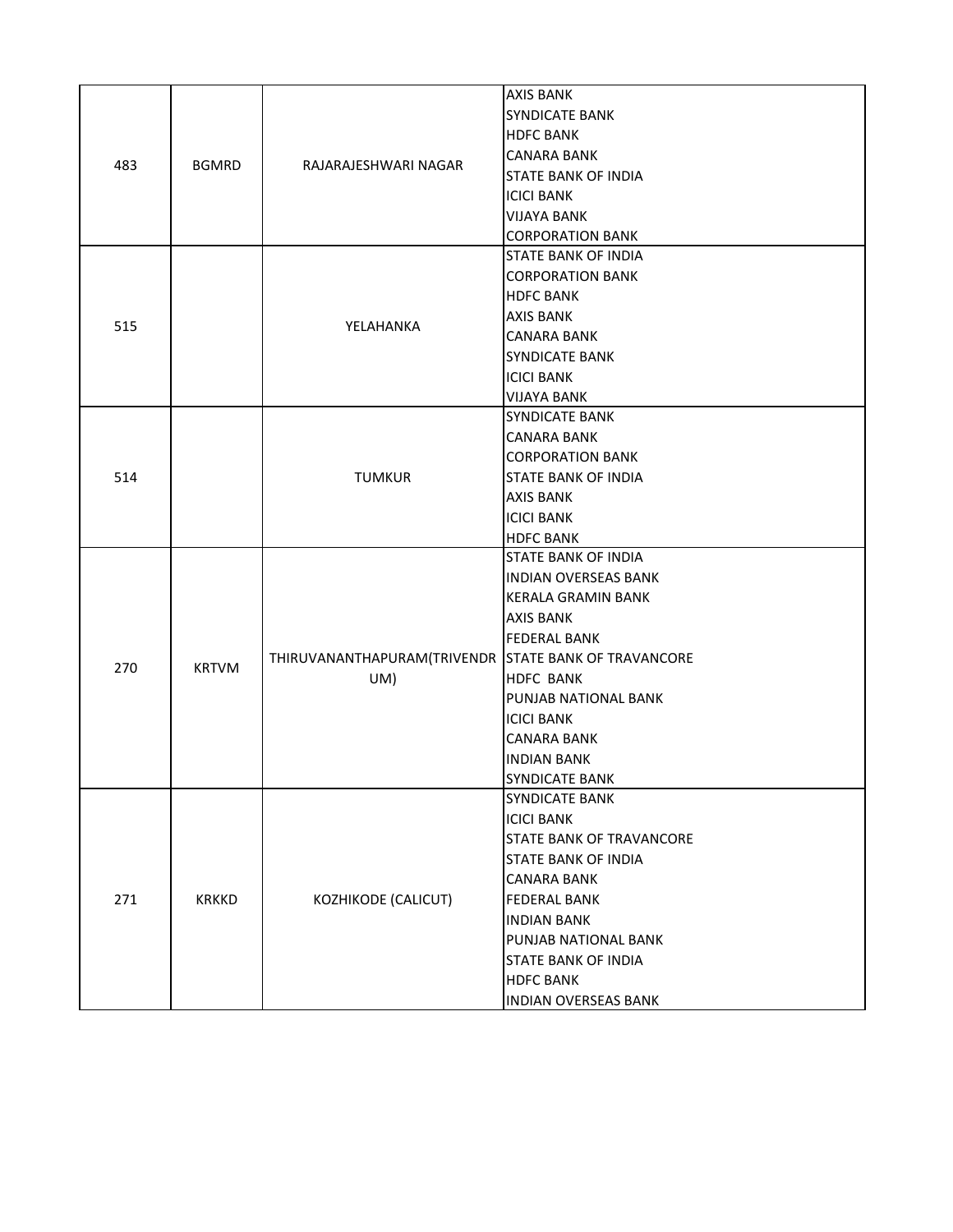| 272 | <b>KRKNR</b>  | <b>KANNUR</b>   | <b>SYNDICATE BANK</b><br><b>INDIAN OVERSEAS BANK</b><br><b>STATE BANK OF INDIA</b><br><b>HDFC BANK</b><br><b>CANARA BANK</b><br><b>INDIAN BANK</b><br><b>FEDERAL BANK</b><br><b>STATE BANK OF TRAVANCORE</b><br><b>KERALA GRAMIN BANK</b><br>PUNJAB NATIONAL BANK                                          |
|-----|---------------|-----------------|------------------------------------------------------------------------------------------------------------------------------------------------------------------------------------------------------------------------------------------------------------------------------------------------------------|
| 273 | <b>KRKCH</b>  | KOCHI (COCHIN)  | <b>STATE BANK OF INDIA</b><br><b>CANARA BANK</b><br><b>SYNDICATE BANK</b><br><b>FEDERAL BANK</b><br><b>INDIAN OVERSEAS BANK</b><br><b>INDIAN BANK</b><br>PUNJAB NATIONAL BANK<br><b>ICICI BANK</b><br><b>HDFC BANK</b><br><b>KERALA GRAMIN BANK</b><br><b>AXIS BANK</b>                                    |
| 274 | <b>KRKRTM</b> | <b>KOTTAYAM</b> | <b>SYNDICATE BANK</b><br><b>ICICI BANK</b><br><b>INDIAN OVERSEAS BANK</b><br><b>HDFC BANK</b><br><b>STATE BANK OF TRAVANCORE</b><br><b>CANARA BANK</b><br><b>STATE BANK OF INDIA</b><br><b>AXIS BANK</b><br>PUNJAB NATIONAL BANK<br><b>INDIAN BANK</b><br><b>FEDERAL BANK</b><br><b>KERALA GRAMIN BANK</b> |
| 275 | <b>KRKLM</b>  | KOLLAM          | <b>FEDERAL BANK</b><br><b>HDFC BANK</b><br><b>ICICI BANK</b><br><b>KERALA GRAMIN BANK</b><br><b>INDIAN BANK</b><br><b>STATE BANK OF TRAVANCORE</b><br><b>CANARA BANK</b><br><b>INDIAN OVERSEAS BANK</b><br><b>SYNDICATE BANK</b><br><b>AXIS BANK</b><br>PUNJAB NATIONAL BANK<br>STATE BANK OF INDIA        |
| 410 | <b>TNMAS</b>  | <b>CHENNAI</b>  | <b>INDIAN BANK</b><br><b>STATE BANK OF INDIA</b><br><b>AXIS BANK</b><br><b>INDIAN OVERSEAS BANK</b><br><b>HDFC BANK</b><br><b>ICICI BANK</b>                                                                                                                                                               |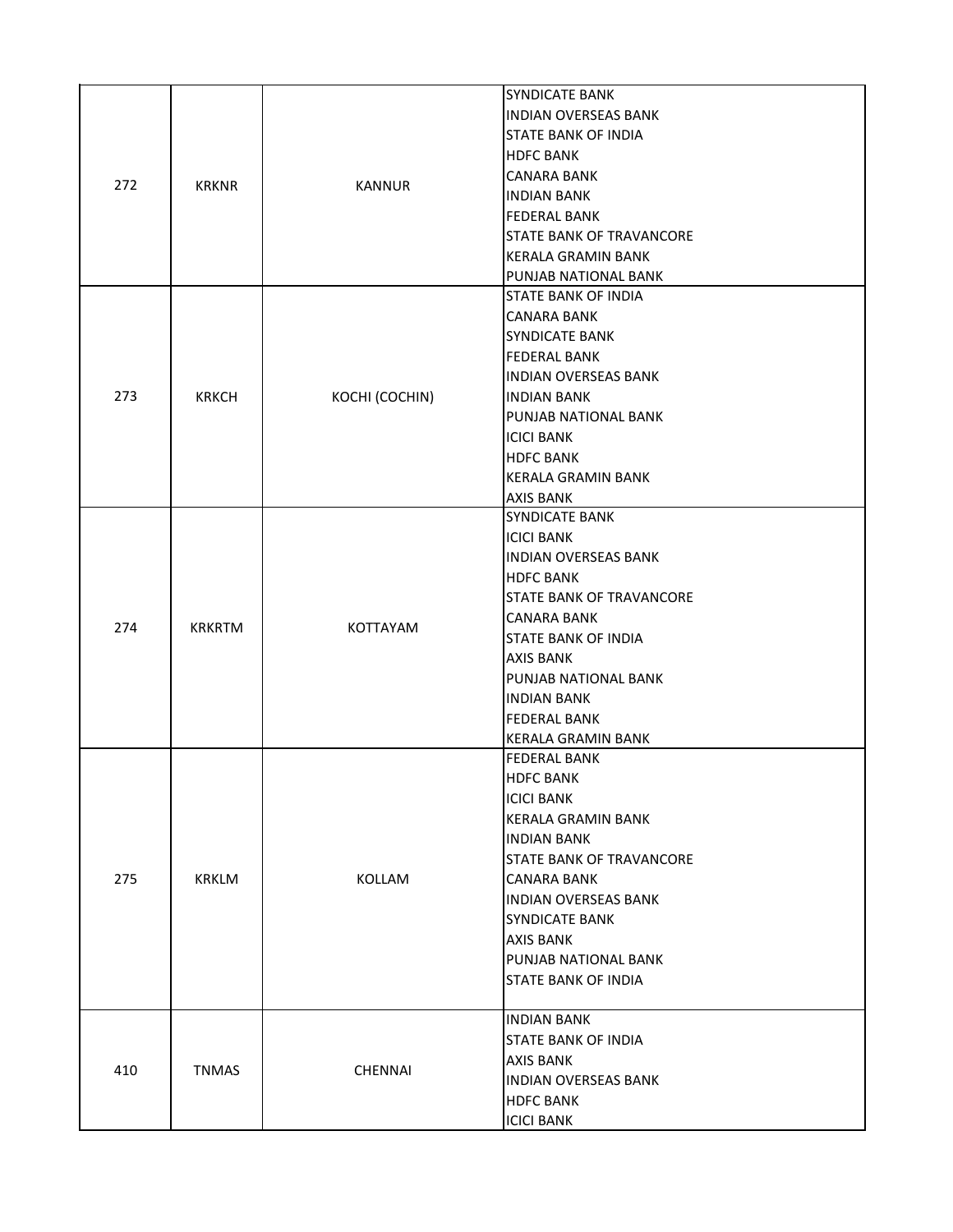| 411 | <b>CBCBE</b> | <b>COIMBATORE</b>  | <b>INDIAN BANK</b><br><b>STATE BANK OF INDIA</b><br><b>INDIAN OVERSEAS BANK</b><br><b>HDFC BANK</b><br><b>AXIS BANK</b><br><b>ICICI BANK</b>                           |
|-----|--------------|--------------------|------------------------------------------------------------------------------------------------------------------------------------------------------------------------|
| 412 | <b>MDMDU</b> | <b>MADURAI</b>     | <b>INDIAN OVERSEAS BANK</b><br>AXIS BANK<br><b>INDIAN BANK</b><br><b>ICICI BANK</b><br>STATE BANK OF INDIA<br><b>HDFC BANK</b>                                         |
| 413 | <b>CBSLM</b> | SALEM              | ICICI BANK<br><b>AXIS BANK</b><br><b>INDIAN BANK</b><br><b>STATE BANK OF INDIA</b><br><b>HDFC BANK</b><br><b>STATE BANK OF INDIA-I</b><br><b>INDIAN OVERSEAS BANK</b>  |
| 414 | <b>MDTNY</b> | TIRUNELVELI        | <b>INDIAN OVERSEAS BANK</b><br><b>INDIAN BANK</b><br><b>STATE BANK OF INDIA</b><br><b>ICICI BANK</b>                                                                   |
| 415 | <b>CBTRY</b> | <b>TRICHY</b>      | <b>ICICI BANK</b><br><b>STATE BANK OF INDIA</b><br><b>INDIAN BANK</b><br>AXIS BANK<br><b>INDIAN OVERSEAS BANK</b><br><b>HDFC BANK</b>                                  |
| 416 | <b>TBVLR</b> | <b>VELLORE</b>     | <b>INDIAN OVERSEAS BANK</b><br><b>INDIAN BANK</b><br><b>STATE BANK OF INDIA</b>                                                                                        |
| 417 | <b>TNAMB</b> | AMBATTUR           | <b>ICICI BANK</b><br><b>STATE BANK OF INDIA</b><br><b>HDFC BANK</b><br><b>AXIS BANK</b><br><b>INDIAN OVERSEAS BANK</b><br><b>INDIAN BANK</b>                           |
| 418 | <b>TBTAM</b> | TAMBARAM           | <b>INDIAN OVERSEAS BANK</b><br><b>AXIS BANK</b><br><b>STATE BANK OF INDIA</b><br><b>ICICI BANK</b><br><b>HDFC BANK</b><br><b>INDIAN BANK</b>                           |
| 420 | <b>TBPDY</b> | <b>PONDICHERRY</b> | <b>STATE BANK OF INDIA</b><br><b>INDIAN OVERSEAS BANK</b><br><b>ICICI BANK</b><br><b>AXIS BANK</b><br><b>HDFC BANK</b><br><b>INDIAN BANK</b><br>STATE BANK OF INDIA II |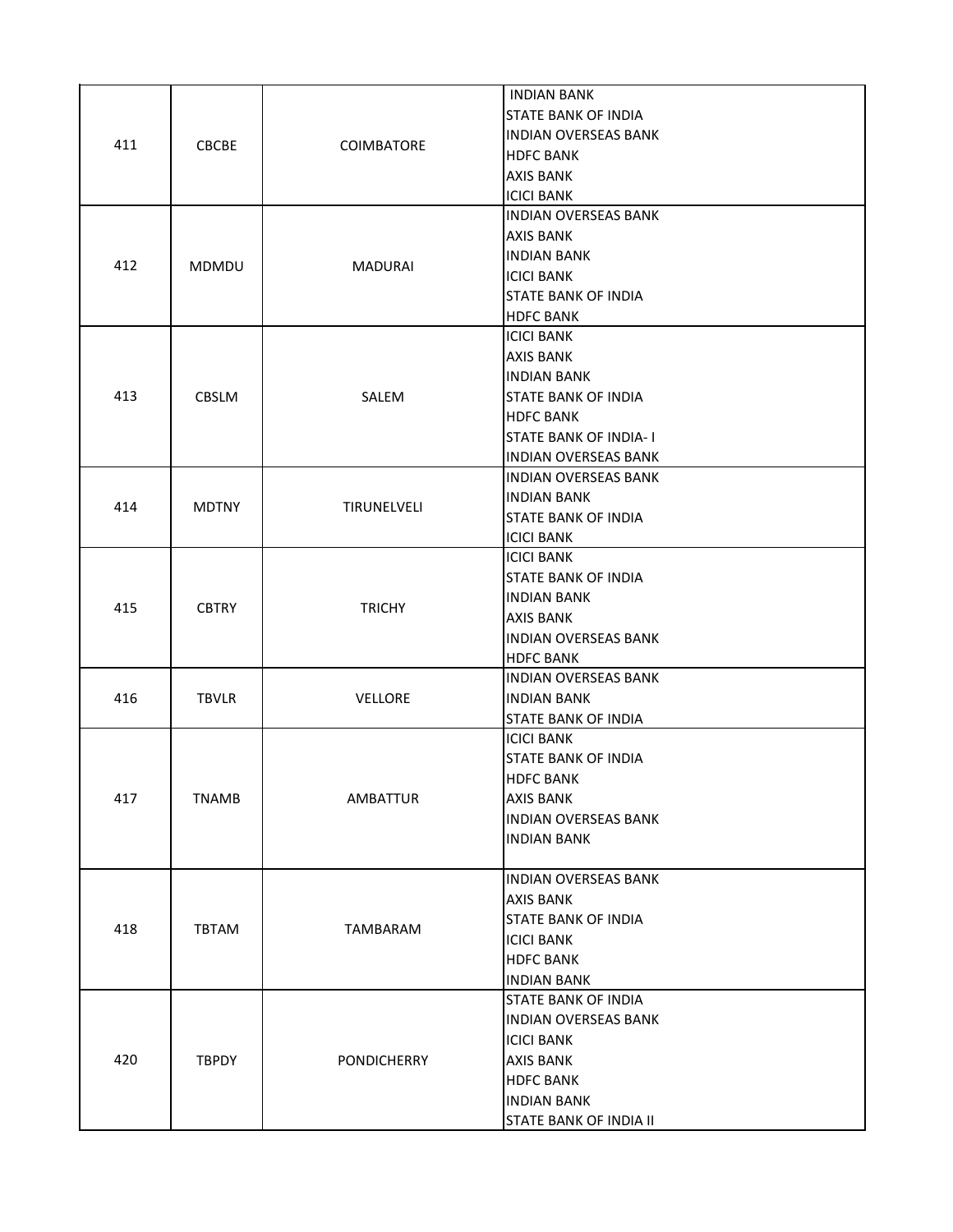|     |              |                       | <b>INDIAN OVERSEAS BANK</b>    |
|-----|--------------|-----------------------|--------------------------------|
| 421 | <b>MDNKL</b> | <b>NAGERCOIL</b>      | STATE BANK OF INDIA            |
|     |              |                       | <b>ICICI BANK</b>              |
|     |              |                       | <b>INDIAN BANK</b>             |
|     |              |                       | <b>AXIS BANK</b>               |
|     |              |                       | <b>STATE BANK OF INDIA</b>     |
|     |              |                       | <b>HDFC BANK</b>               |
| 230 | <b>JHRAN</b> | <b>RANCHI</b>         | <b>ICICI BANK</b>              |
|     |              |                       | PUNJAB NATIONAL BANK           |
|     |              |                       | <b>UNION BANK OF INDIA</b>     |
|     |              |                       | <b>BANK OF INDIA</b>           |
|     |              |                       | <b>AXIS BANK</b>               |
|     |              |                       | <b>STATE BANK OF INDIA</b>     |
| 231 | <b>JHJAM</b> | <b>JAMSHEDPUR</b>     | <b>ICICI BANK</b>              |
|     |              |                       | <b>HDFC BANK</b>               |
|     |              |                       | PUNJAB NATIONAL BANK           |
|     |              |                       | <b>BANK OF INDIA</b>           |
|     |              |                       | <b>HDFC BANK</b>               |
| 340 | <b>NEGHY</b> |                       | <b>AXIS BANK</b>               |
|     |              | <b>GUWAHATI</b>       | STATE BANK OF INDIA            |
|     |              |                       | PUNJAB NATIONAL BANK           |
| 341 | <b>NEAGT</b> | <b>AGARTALA</b>       | <b>STATE BANK OF INDIA</b>     |
| 342 | <b>NESHG</b> | <b>SHILLONG</b>       | <b>STATE BANK OF INDIA</b>     |
| 343 | <b>NETSK</b> | <b>TINSUKIA</b>       | <b>STATE BANK OF INDIA</b>     |
|     | <b>WBCAL</b> | <b>KOLKATA</b>        | <b>STATE BANK OF INDIA</b>     |
|     |              |                       | PUNJAB NATIONAL BANK           |
|     |              |                       | <b>HDFC BANK</b>               |
| 470 |              |                       | <b>ICICI BANK</b>              |
|     |              |                       | <b>AXIS BANK</b>               |
|     |              |                       | <b>UBI BANK</b>                |
|     |              |                       | UNITED BANK OF INDIA           |
|     |              | BARRACKPORE(TITAGARH) | <b>AXIS BANK</b>               |
| 471 | <b>WBTLO</b> |                       | <b>STATE BANK OF INDIA</b>     |
|     |              |                       | PUNJAB NATIONAL BANK           |
|     |              |                       | <b>HDFC BANK</b>               |
|     |              |                       | PUNJAB NATIONAL BANK           |
|     | <b>WBHLO</b> |                       | <b>STATE BANK OF INDIA</b>     |
|     |              | <b>HOWRAH</b>         | <b>ICICI BANK</b>              |
| 472 |              |                       | H D F C BANK                   |
|     |              |                       | UNITED BANK OF INDIA           |
|     |              |                       | <b>AXIS BANK</b>               |
|     |              |                       | <b>STATE BANK OF INDIA</b>     |
|     |              |                       | UNITED BANK OF INDIA           |
| 473 | <b>JLDRJ</b> | DARJEELING            | <b>AXIS BANK</b>               |
|     |              |                       | <b>ICICI BANK</b>              |
|     |              |                       | <b>GRAMIN BANK WEST BENGAL</b> |
|     |              |                       | <b>HDFC BANK</b>               |
|     |              |                       | <b>ICICI BANK</b>              |
| 474 | <b>WBDGP</b> |                       | UNITED BANK OF INDIA           |
|     |              | <b>DURGAPUR</b>       | PUNJAB NATIONAL BANK           |
|     |              |                       |                                |
|     |              |                       | AXIS BANK                      |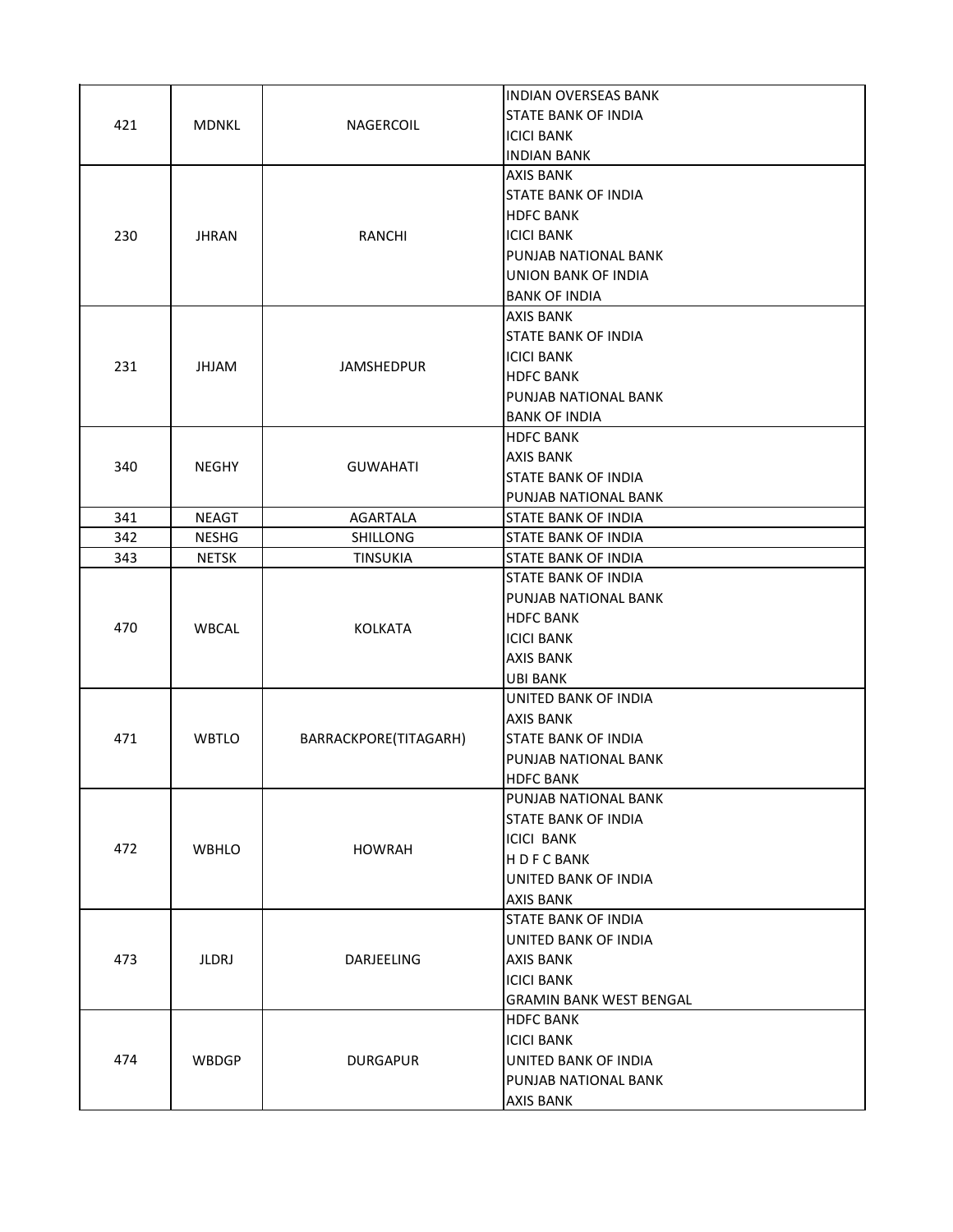| 475 | JLJLP        | <b>JALPAIGURI</b>    | UNITED BANK OF INDIA<br><b>UCO BANK</b><br><b>STATE BANK OF INDIA</b><br>CENTRAL BANK OF INDIA<br>UTTAR BANGA KSHETRIYA GRAMIN BANK                                                                                            |
|-----|--------------|----------------------|--------------------------------------------------------------------------------------------------------------------------------------------------------------------------------------------------------------------------------|
| 476 | <b>WBAND</b> | PORT BLAIR           | A & N STATE Co.Op. BANK<br>UNITED BANK OF INDIA                                                                                                                                                                                |
| 477 | <b>JLSLG</b> | <b>SILIGURI</b>      | <b>HDFC BANK</b><br><b>CENTRAL BANK OF INDIA</b><br>PUNJAB NATIONAL BANK<br><b>UCO BANK</b><br><b>AXIS BANK</b><br><b>ICICI BANK</b><br><b>STATE BANK OF INDIA</b><br>UNITED BANK OF INDIA<br>UTTARBANGA KSHETRIYA GRAMIN BANK |
| 478 | <b>WBPRB</b> | <b>PARK STREET</b>   | <b>ICICI BANK</b><br>UNITED BANK OF INDIA<br>PUNJAB NATIONAL BANK<br><b>HDFC BANK</b><br><b>AXIS BANK</b>                                                                                                                      |
| 480 | <b>JLJNG</b> | <b>JANGIPUR</b>      | PUNJAB NATIONAL BANK<br>UNITED BANK OF INDIA<br><b>STATE BANK OF INDIA</b>                                                                                                                                                     |
| 160 | <b>CGRAI</b> | RAIPUR (CHATTISGARH) | <b>STATE BANK OF INDIA</b><br><b>ICICI BANK</b><br><b>AXIS BANK</b><br><b>CENTRAL BANK OF INDIA</b><br>PUNJAB NATIONAL BANK<br><b>HDFC BANK</b>                                                                                |
| 310 | <b>MHBAN</b> | BANDRA(MUMBAI-I)     | <b>ICICI BANK</b><br>PUNJAB NATIONAL BANK<br><b>AXIS BANK</b><br><b>INDIAN BANK</b><br>STATE BANK OF INDIA<br><b>HDFC BANK</b><br><b>BANK OF INDIA</b><br><b>BANK OF MAHARASHTRA</b>                                           |
| 311 | <b>NGAUR</b> | AURANGABAD           | STATE BANK OF INDIA<br><b>AXIS BANK</b><br><b>ICIC BANK</b><br><b>BANK OF INDIA</b><br>STATE BANK OF INDIA<br>PUNJAB NATIONAL BANK<br><b>HDFC BANK</b>                                                                         |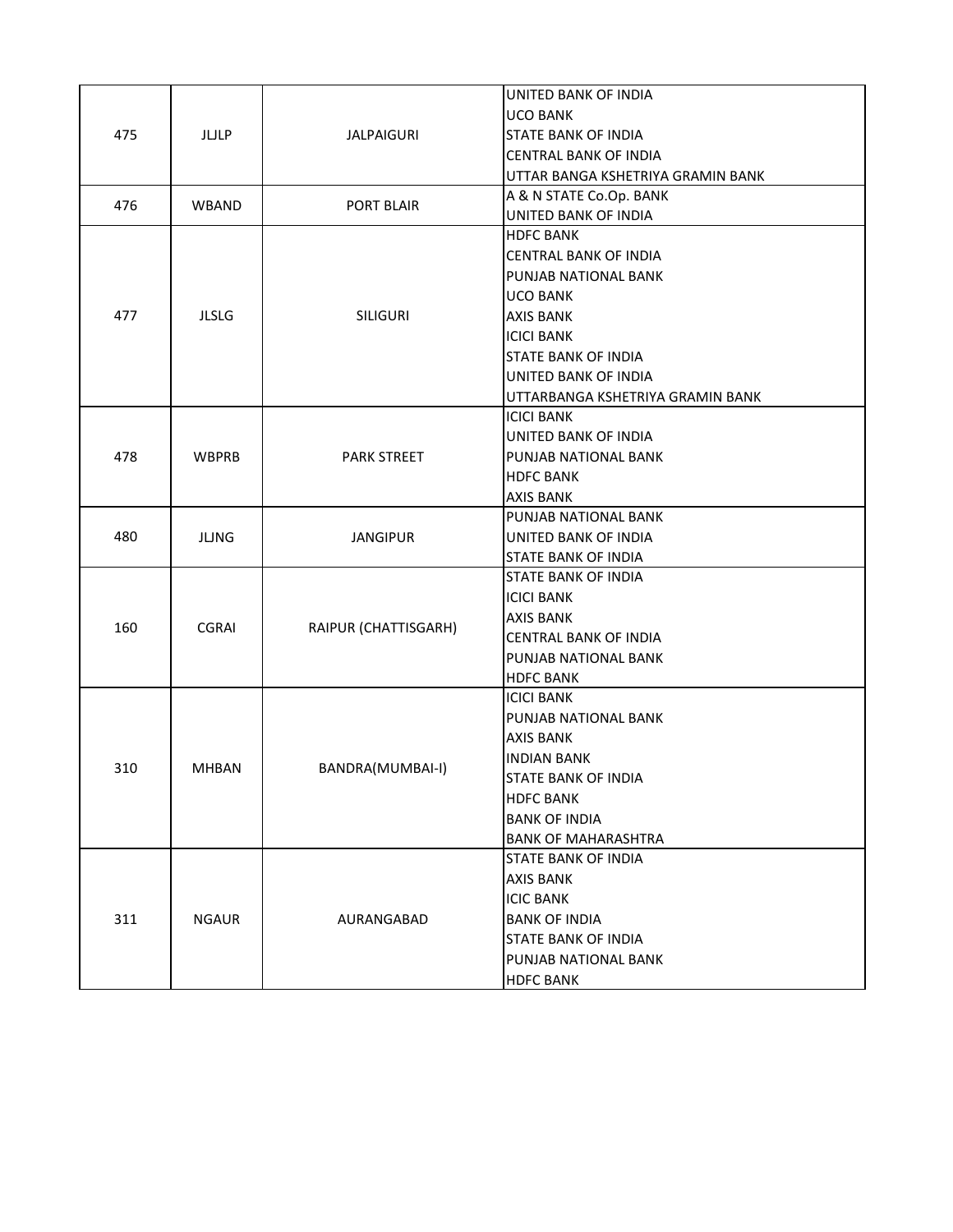|     |              |                             | <b>BANK OF INDIA</b>                           |
|-----|--------------|-----------------------------|------------------------------------------------|
|     |              |                             | <b>MALWAN HO</b>                               |
|     |              |                             | <b>AXIS BANK</b>                               |
|     |              |                             | <b>STATE BANK OF INDIA</b>                     |
|     |              |                             | PUNJAB NATIONAL BANK                           |
|     |              |                             | <b>HDFC BANK</b>                               |
|     |              |                             | <b>BANK OF MAHARASHTRA</b>                     |
|     |              |                             | <b>SATARA HO</b>                               |
| 312 | <b>PUKOL</b> | <b>KOLHAPUR</b>             | IRATNAGIRI HO                                  |
|     |              |                             | <b>SAVANTWADI HO</b>                           |
|     |              |                             | <b>SANGLI HO</b>                               |
|     |              |                             | <b>CHIPLUN HO</b>                              |
|     |              |                             | <b>KARAD HO</b>                                |
|     |              |                             |                                                |
|     |              |                             | <b>MIRAJ HO</b>                                |
|     |              |                             | <b>ICHALKARANJI HO</b>                         |
|     |              |                             | KOP HO                                         |
|     |              |                             | <b>HDFC BANK</b>                               |
|     |              |                             | <b>BANK OF INDIA</b>                           |
|     |              | <b>NAGPUR</b>               | <b>AXIS BANK</b>                               |
| 313 | <b>NGNAG</b> |                             | <b>STATE BANK OF INDIA</b>                     |
|     |              |                             | <b>ICICI BANK</b>                              |
|     |              |                             | <b>CENTRAL BANK OF INDIA</b>                   |
|     |              |                             | PUNJAB NATIONAL BANK                           |
|     |              |                             | PUNJAB NATIONAL BANK                           |
|     |              | <b>NASIK</b>                | AXIS BANK                                      |
|     |              |                             | <b>BANK OF INDIA</b>                           |
| 314 | <b>KDNSK</b> |                             |                                                |
|     |              |                             | <b>STATE BANK OF INDIA</b><br><b>HDFC BANK</b> |
|     |              |                             |                                                |
|     |              |                             | <b>ICICI BANK</b>                              |
|     |              |                             | <b>HDFC BANK</b><br>PUNJAB NATIONAL BANK       |
|     |              | <b>PUPUN</b><br><b>PUNE</b> |                                                |
|     |              |                             | <b>BANK OF INDIA</b>                           |
| 315 |              |                             | <b>ICICI BANK</b>                              |
|     |              |                             | <b>AXIS BANK</b>                               |
|     |              |                             | <b>STATE BANK OF INDIA</b>                     |
|     |              |                             | <b>BANK OF MAHARASHTRA</b>                     |
|     |              |                             | <b>STATE BANK OF INDIA</b>                     |
|     |              |                             | <b>BANK OF INDIA</b>                           |
| 316 | <b>PUSLP</b> | SOLHAPUR                    | <b>BANK OF MAHARASHTRA</b>                     |
|     |              |                             | PUNJAB NATIONAL BANK                           |
|     |              |                             | <b>AXIS BANK</b>                               |
|     |              |                             | <b>STATE BANK OF INDIA</b>                     |
|     |              | KDMAL<br>MALAD (KANDIVALI)  | <b>BANK OF INDIA</b>                           |
| 317 |              |                             | PUNJAB NATIONAL BANK                           |
|     |              |                             | <b>HDFC BANK</b>                               |
|     |              |                             | <b>AXIS BANK</b>                               |
|     |              |                             | <b>ICICI BANK</b>                              |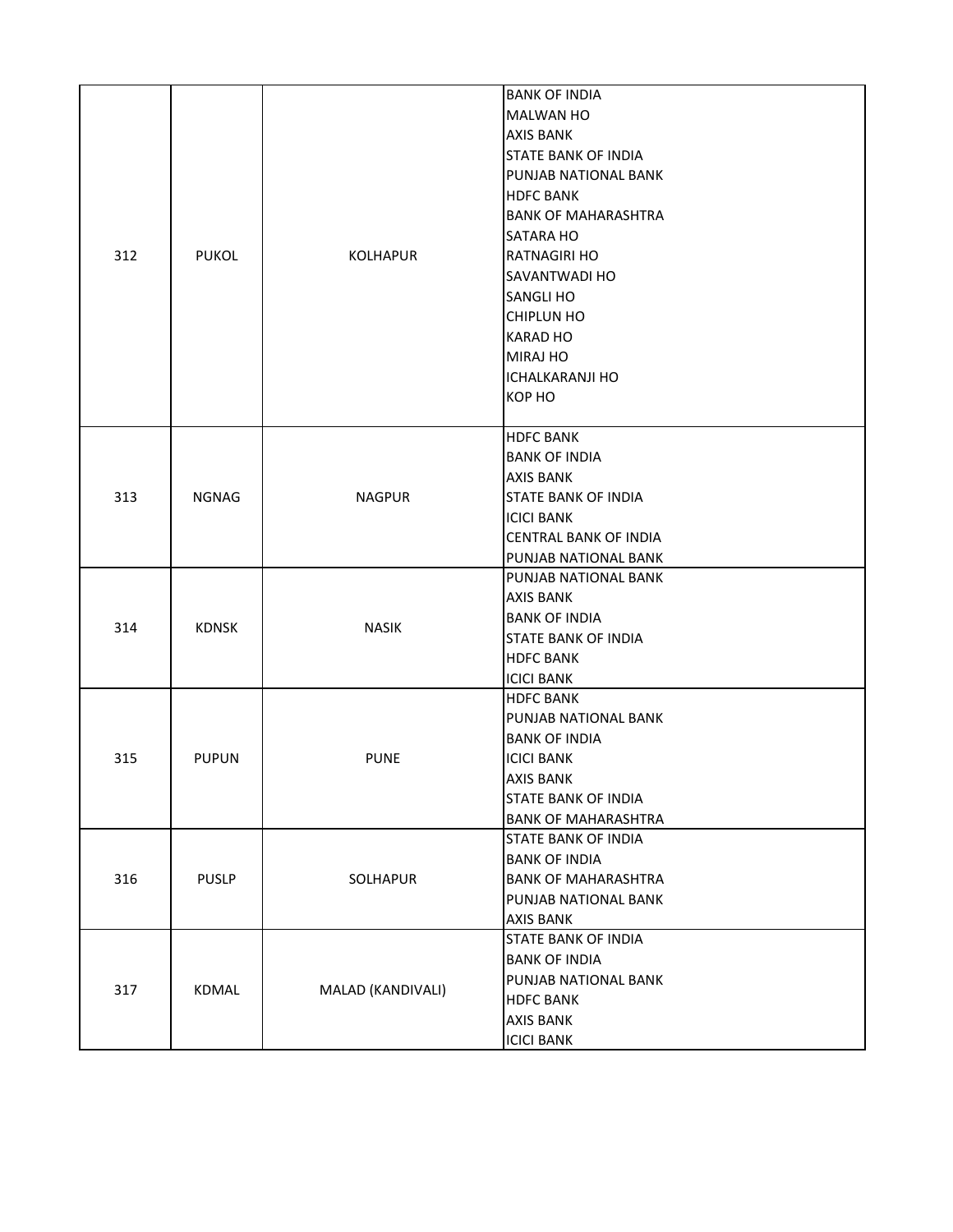| 318 | <b>THTHA</b> | THANE (MUMBAI-II) | <b>AXIS BANK</b><br><b>ICICI BANK</b><br>PUNJAB NATIONAL BANK<br><b>STATE BANK OF INDIA</b><br><b>HDFC BANK</b><br><b>BANK OF INDIA</b> |
|-----|--------------|-------------------|-----------------------------------------------------------------------------------------------------------------------------------------|
| 319 | <b>THVSH</b> | VASHI             | <b>BANK OF INDIA</b><br><b>STATE BANK OF INDIA</b><br><b>AXIS BANK</b><br>PUNJAB NATIONAL BANK<br><b>HDFC BANK</b>                      |
| 320 | <b>NGAKL</b> | <b>AKOLA</b>      | <b>AXIS BANK</b><br>PUNJAB NATIONAL BANK<br>ICICI BANK<br>CENTRAL BANK OF INDIA<br><b>STATE BANK OF INDIA</b><br><b>BANK OF INDIA</b>   |
| 180 | <b>GJAHD</b> | AHMEDABAD         | <b>DENA BANK</b><br>STATE BANK OF INDIA<br><b>HDFC BANK</b>                                                                             |
| 181 | SRSRT        | SURAT             | <b>STATE BANK OF INDIA</b><br><b>DENA BANK</b><br><b>ICICI BANK</b><br><b>HDFC BANK</b><br><b>AXIS BANK</b>                             |
| 182 | <b>VDBRD</b> | VADODARA          | ICICI BANK<br>DENA BANK<br>STATE BANK OF INDIA<br><b>HDFC BANK</b>                                                                      |
| 183 | <b>GJRAJ</b> | <b>RAJKOT</b>     | <b>STATE BANK</b><br>DENA BANK<br><b>HDFC BANK</b><br><b>ICICI BANK</b><br><b>AXIS BANK</b>                                             |
| 184 | SRVAP        | <b>VAPI</b>       | STATE BANK OF INDIA<br>DENA BANK                                                                                                        |
| 185 | <b>GJNRD</b> | <b>NARODA</b>     | <b>STATE BANK OF INDIA</b><br>DENA BANK                                                                                                 |
| 186 | <b>GJVAT</b> | <b>VATWA</b>      | <b>DENA BANK</b><br><b>STATE BANK OF INDIA</b><br><b>HDFC BANK</b>                                                                      |
| 187 | SRBRH        | <b>BHARUCH</b>    | <b>DENA BANK</b><br><b>STATE BANK OF INDIA</b><br><b>HDFC BANK</b>                                                                      |
| 290 | <b>MPIND</b> | <b>INDORE</b>     | AXIS BANK<br>ICICI BANK<br><b>HDFC BANK</b><br><b>STATE BANK OF INDIA</b><br>PUNJAB NATIONAL BANK                                       |